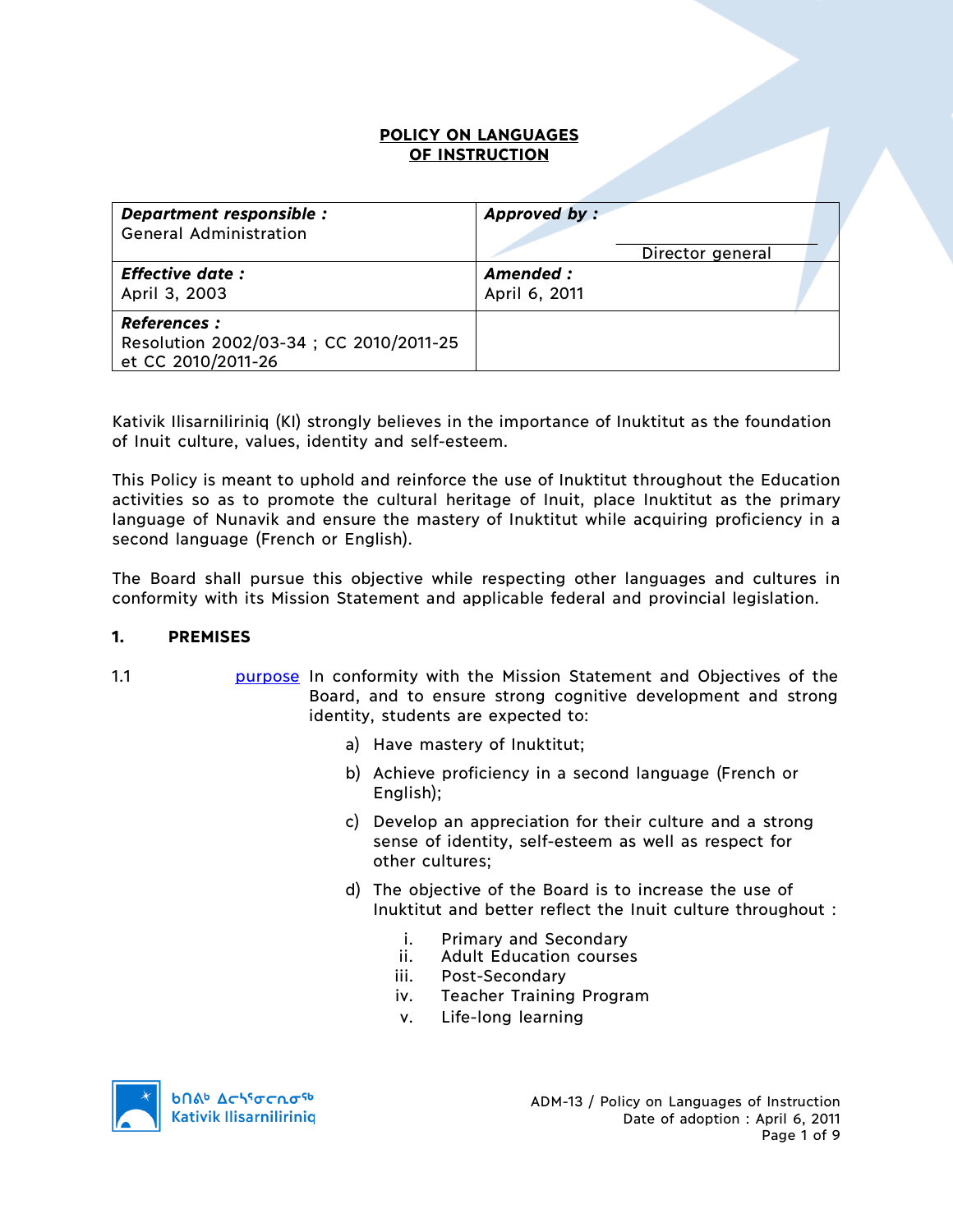- 1.2 consultation As required by the James Bay and Northern Québec Agreement (JBNQA), the Education Committees have been consulted on the rate of introduction of French and English in schools.
- 1.3 definitions In this Policy, the following expressions mean :
	- a) **academic language**: language used in the learning of academic subject matter in formal schooling context; aspects of language strongly associated with literacy and academic achievement, including specific academic terms or technical language, and speech registers related to each field of study;
	- b) **cognitive development:** the development of the thinking and organizing systems of the brain. It involves language, mental imagery, thinking, reasoning, problem solving and memory development;
	- c) **curriculum**: the whole of the educational program and activities that help students to acquire the skills knowledge and values needed to meet the objectives of the education system;
	- d) **other languages**: languages other than Inuktitut and the chosen second language;
	- e) **second language**: French or English;
	- f) **social language**: the aspects of language proficiency strongly associated with basic fluency in face-to-face interaction; natural speech in social interactions including those that occur in a classroom.

## **2. THE ROLE OF LANGUAGES IN THE CURRICULUM**

2.1 Inuktitut The mastery of Inuktitut is essential to ensure that :

Inuktitut be the living language which binds Inuit together, transmits, protects, preserves and develops cultural identity and allows Inuit to function autonomously as a distinct society;

Inuit culture is enriched. Language develops social values, kinship and ancestral relationships. It transmits, protects and preserves the value system and develop harmony between Inuit;

Student learning is strengthened. Strong Inuktitut language will help students to:

- i. Analyze, organize and make meaning of ideas
- ii. Develop confidence in themselves as learners
- iii. Develop stronger second-language skills
- iv. Become better problem-solvers



**b**Πል<sup>b</sup> Δςιγσς ησ<sup>ς 6</sup> **Kativik Ilisarniliriniq**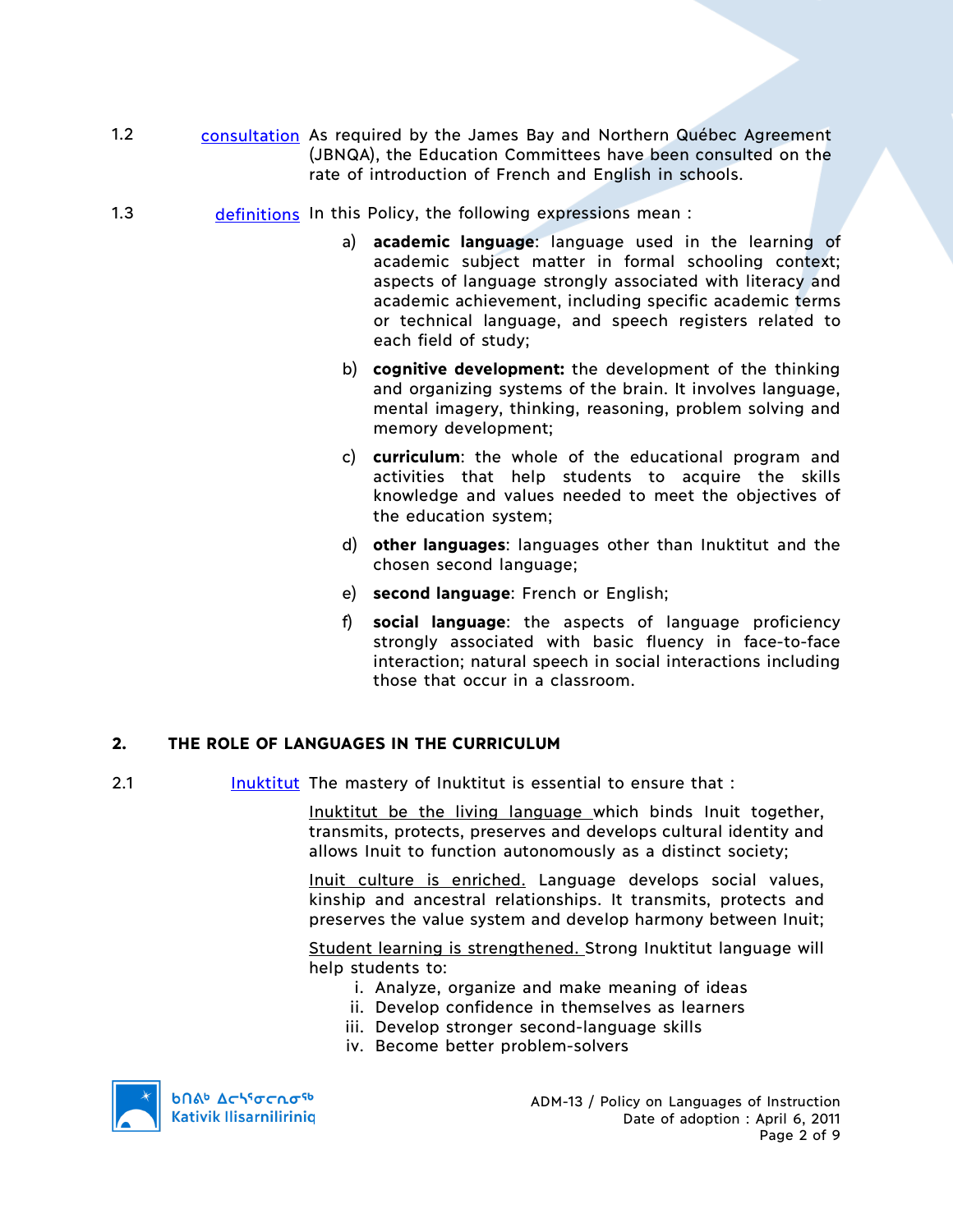- 2.2 second language Academic competency and social competency in the second language (French or English) are essential to insure that students can :
	- a) Have access to academic studies at the secondary and post secondary levels in all subject areas;
	- b) Have access to information sources available in the second language;
	- c) Enhance personal development in a global society;
	- d) Have access to other choices in life.
- 2.3 other languages Students may also develop skills and knowledge in other languages.

## **3. PRIMARY LEVEL**

- 3.1 rate of The rate of implementation of the rules established in the implementation following provisions is set in the Five year Plan as adopted by Education Services and is subject to the budgets and resources available.
- 3.2 kindergarten Kindergarten, which is not compulsory, has an important role in preparing students for the transition from home to school. For Kindergarten, the following rules apply :
	- a) **Content of language program** :

Inuktitut : developing social language; Introduction to basic academic language.

b) **Percentage of teaching time in Inuktitut and second language :**

100% teaching in Inuktitut.

3.3 grades 1 and 2 For grades 1 and 2, the following rules apply :

(cycle 1)

a) **Content of language program** :

Inuktitut : developing social language; Introduction to basic academic language.

b) **Percentage of teaching time in Inuktitut and second** l**anguage :**

100% teaching in Inuktitut with the introduction of English and French with a maximum of 3 periods of 30 minutes per week.

*April 7, 2011*

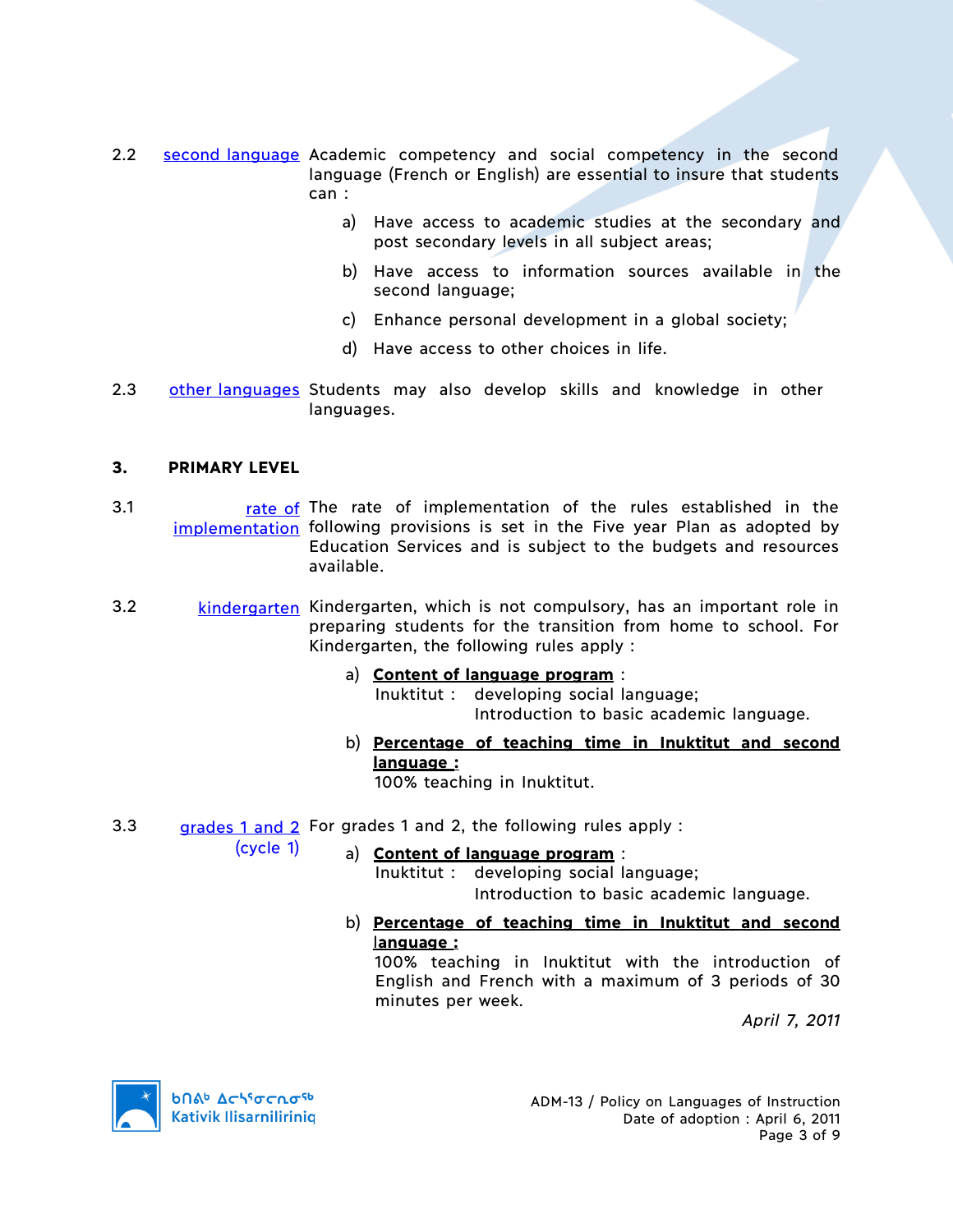3.4 grades 3 and 4 For grades 3 and 4, the following rules apply :

(cycle 2)

(cycle 3)

a) **Content of language program**:

Inuktitut : development of academic language skills; Second language : development of social language skills.

b) **Percentage of teaching time in Inuktitut and second language :**

Minimum 50% teaching in Inuktitut, Maximum 50% teaching in second language.

3.5 grades  $\frac{5}{6}/\frac{7}{2}$  For grades 5, 6 and 7, the following rules apply :

# **a) Content of language program:**

Inuktitut : continuing development and strengthening of academic language skills;

Second language : development of academic language skills.

b) **Percentage of teaching time in Inuktitut and second language :**

Minimum of 30% teaching in Inuktitut *(objective to increase up to 50% in Inuktitut as resources become available).*

3.6 naming numbers Introduction of English number names at Grade 1, 2 and 3 levels in English will be done, while math teaching continues in Inuktitut. However, Inuktitut number names will still be learned within the Inuktitut language context.

*April 7, 2011*

### **4. SUBJECTS TO BE TAUGHT IN INUKTITUT AND SECOND LANGUAGE / PRIMARY LEVEL**

The percentage of teaching periods allocated for the following subjects to be taught must be decided by the Local Administration, after consultation with the Education Committee, the school staff, the Community and the Department of Education Services. However, the total teaching time for each language as outlined in section 3 must be respected.

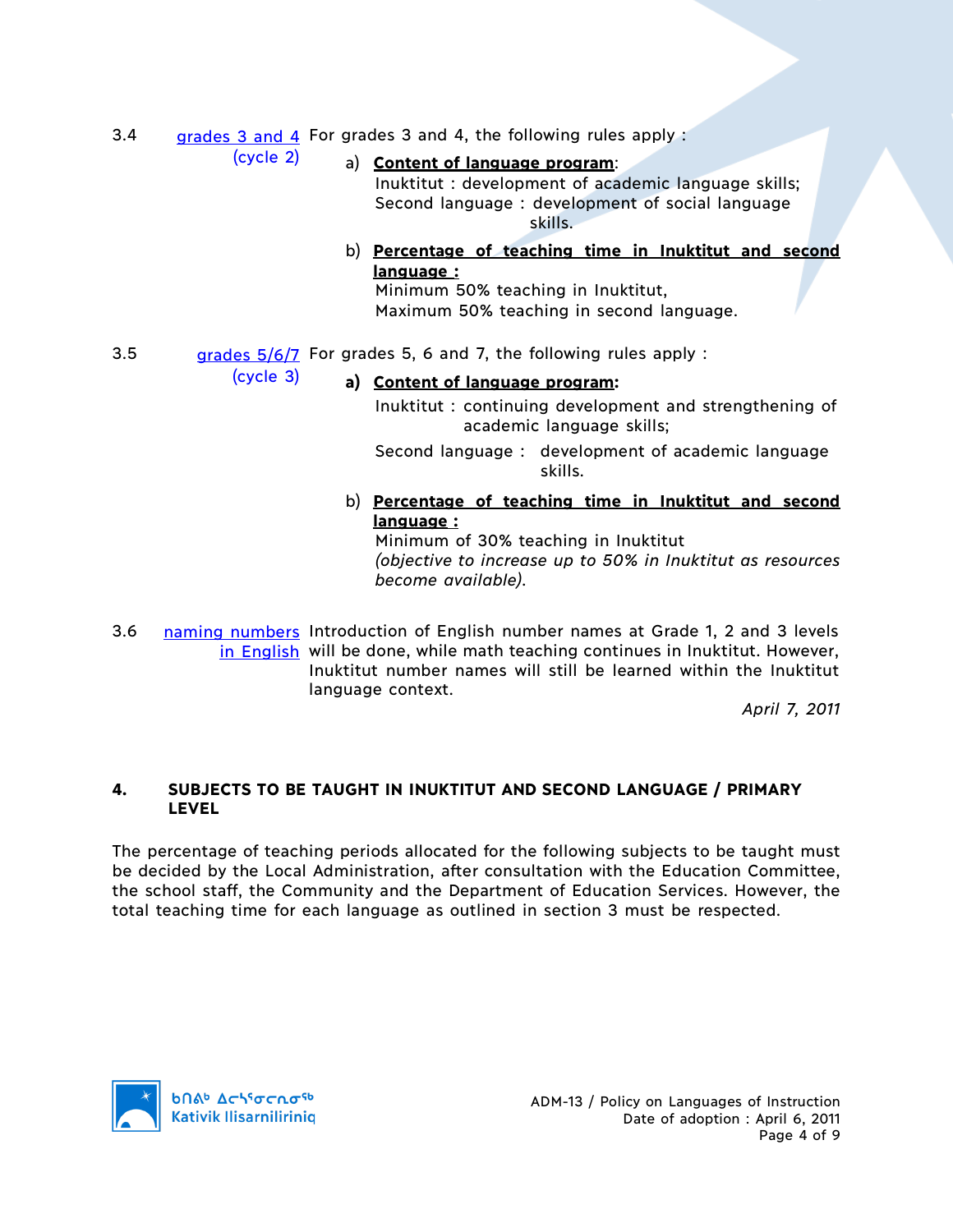4.1 **grade 3** The following rules apply concerning the subjects to be taught in grade 3:

## a) **Inuktitut subjects** :

- i. Social Studies
- ii. Inuktitut Language
- iii. Personal and Social Development
- iv. Math/Problem Solving
- v. Science
- vi. Religion

## b) **Second language subjects** :

- i. Second Language
	- ii. Math

#### c) **Subjects to be taught in either Inuktitut or second language depending on local resources** :

Art, Drama, Music, Physical Education and Computer

4.2 **grade 4** The following rules apply concerning the subjects to be taught in grade 4:

### a) **Inuktitut Subjects** :

- i. Social Studies
- ii. Inuktitut Language
- iii. Personal and Social Development
- iv. Math/Problem Solving
- v. Religion
- vi. Culture

## b) **Second language subjects** :

- i. Second Language
- ii. Math
- iii. Science

#### c) **Subjects to be taught in either Inuktitut or second language depending on local resources** :

Art, Drama, Music, Physical Education and Computer

4.3 grades  $5/6/7$  The following rules apply concerning the subjects to be taught in grades 5, 6 and 7:

#### a) **Inuktitut Subjects** :

- i. Inuktitut Language
- ii. Inuit Studies
- iii. Religion
- iv. Personal and Social Development
- v. Culture

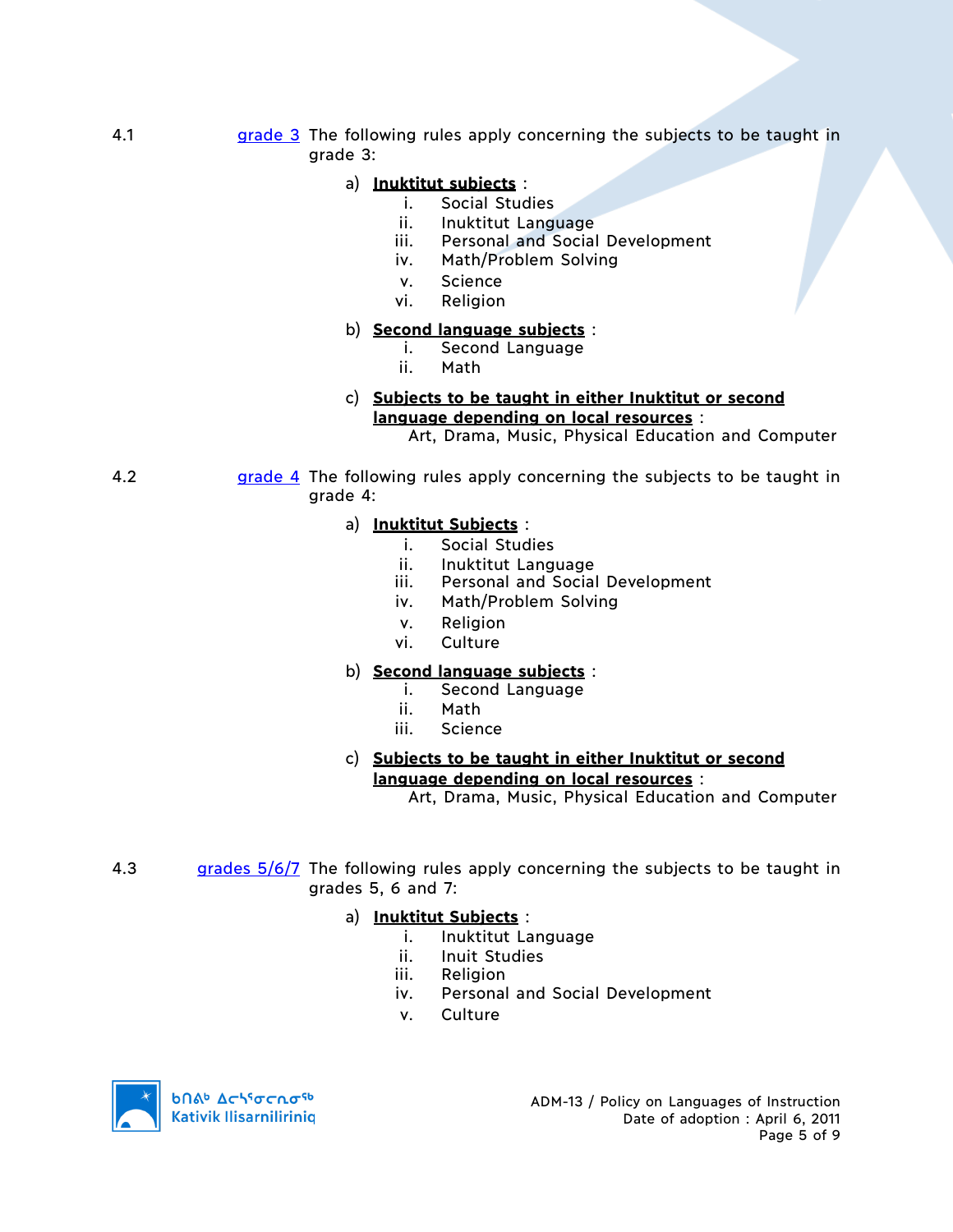### b) **Second language subjects** :

- i. Second Language
- ii. Social Studies
- iii. Science
- iv. Math
- c) **Subjects to be taught in either Inuktitut or second language depending on local resources** :

Art, Drama, Music, Physical Education and Computer

### **5. SECONDARY LEVEL**

- 5.1 MEES credits In accordance with the Régime Pédagogique of the ministère de l'Éducation et de l'Enseignement supérieur (MEES), secondary students may receive credits for the following Inuktitut language subjects :
	- a) Inuktitut language and Inuit studies (6 credits);
	- b) Inuktitut culture and land survival skills (1 credit).

Therefore, a minimum of 20% of the teaching time should be in the Inuktitut language (at least five periods per week, per level).

The number of credits allocated is subject to revision (it may be increased).

#### **6. ADULT EDUCATION**

- 6.1 **objective Adult Education Services pursue the objectives as set in section** 2 above and, subject to budget allocation, shall :
	- a) Provide the adult population of Nunavik with literacy programs, secondary programs and enriched programs in Inuktitut;
	- b) Foster the linguistic enrichment of the Inuktitut language;
	- c) Provide pedagogical development services to support and enrich the Inuktitut language;
	- d) Ensure that a gradual transition takes place, in vocational Training, from the use of French and English as languages of instruction to the use of Inuktitut.
- 6.2 courses In order to meet the MEES requirements, twelve (12) compulsory credits are offered at the Adult Education Services. To increase the students' proficiency in Inuktitut, specific material will be developed in order to meet the specific objectives of these courses.

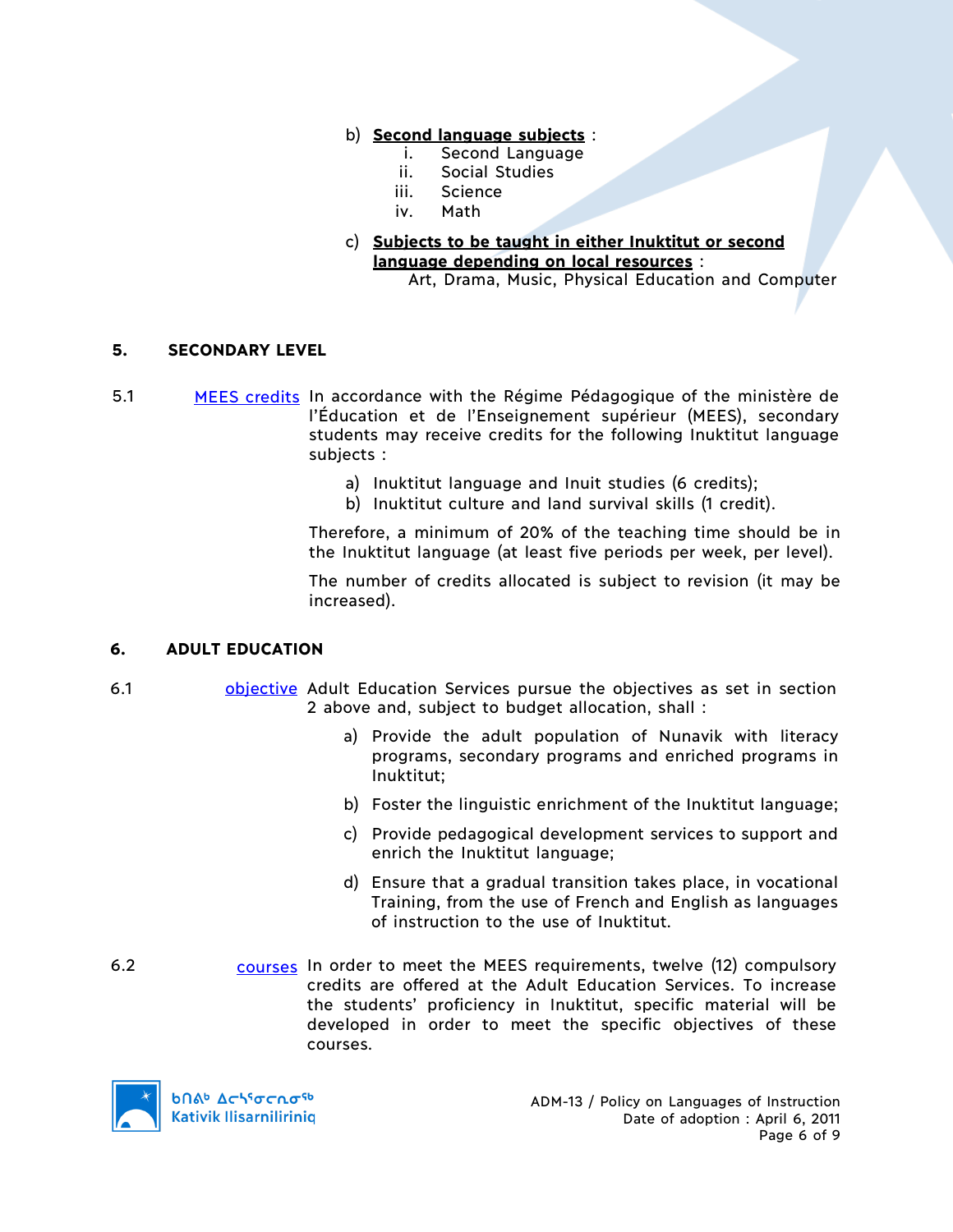## **7. POST-SECONDARY**

7.1 college level In order to increase the students' proficiency in Inuktitut, two Inuktitut courses accredited Inuktitut courses shall be offered at the Postsecondary level and are mandatory to graduate from College.

#### **8. TEACHING**

- 8.1 **language** The teacher has to be fluent and show competency in the competency of language used to teach. teachers
- 8.2 teaching All teachers who are teaching in the second language shall receive techniques training in Second language teaching techniques as well as crosscultural studies.
- 8.3 collaboration Collaboration between first and second language teachers has to between be ensured. teachers
- 8.4 teaching context To ensure that students see the relevance of learning in the second language, relevant and authentic cultural teaching contexts have to be provided.
- 8.5 legal qualifications All teaching personnel shall have the accreditation and professional qualifications required under sections 17.0.66 and 17.0.74 of JBNQA.
- 8.6 **builing** positive Education Services will foster amongst its teachers the reinforcement understanding and use of culturally appropriate strategies to motivate students in their learning.
- 8.7 teaching material All teachers, pedagogical counsellors and school principals shall be informed of and provided with materials, as it becomes available, to assist them in their functions, in Inuktitut and in second languages.
- 8.8 **professional Professional training and support shall be provided to all teachers** training and and school principals. support

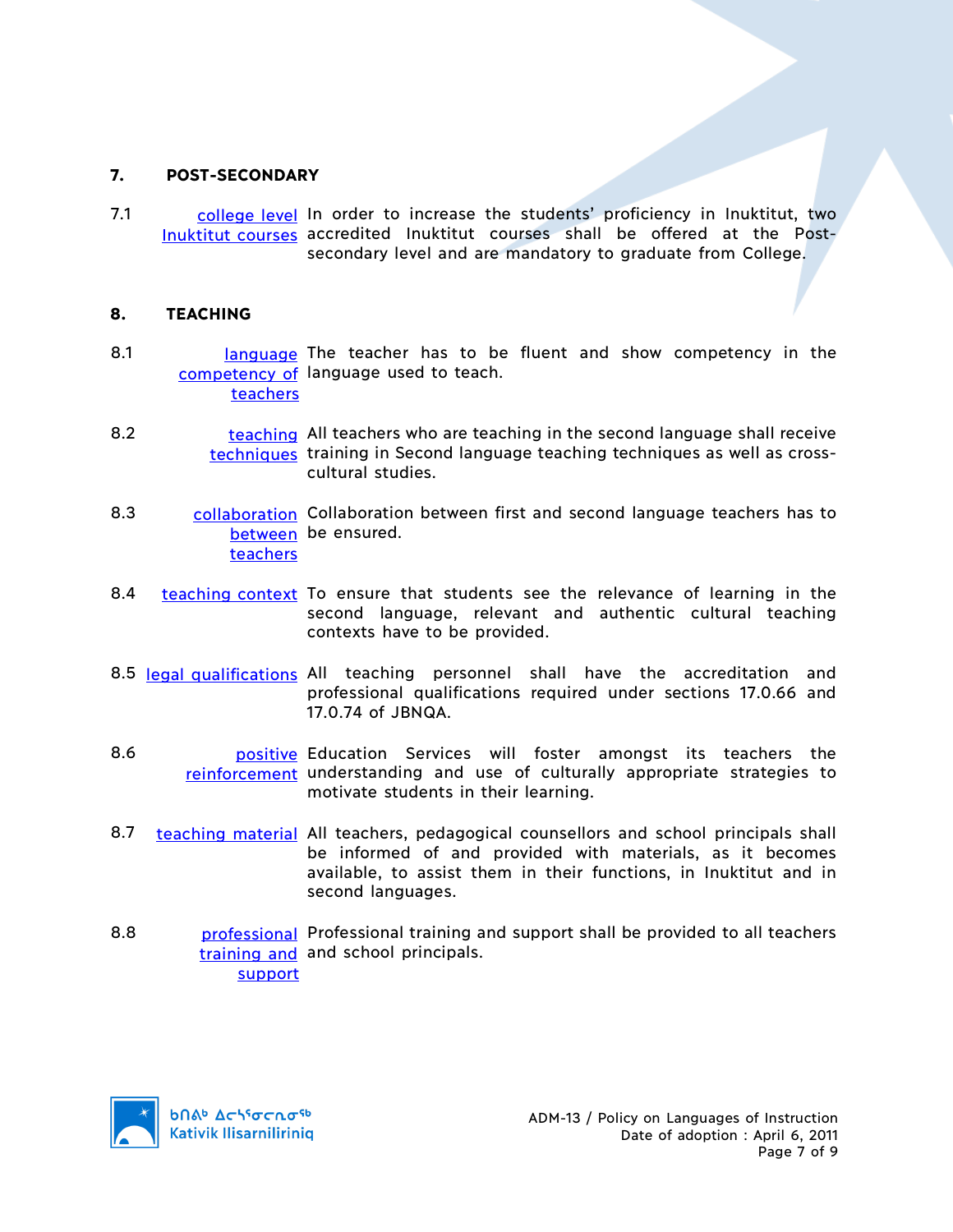## **9. SCHOOL, PARENTS AND COMMUNITY ROLES AND RESPONSIBILITIES**

9.1 roles and The School shall encourage parents and the community to foster : responsibilities of

> parents and **community**

- a) Use of Inuktitut at home;
- b) Development of proper learning environment at home and in the community;
- c) Development of a collective effort to achieve these goals.

The Education Committees shall support the school and be actively involved in achieving these goals.

- 9.2 **language of Notices and communications within the school, to the parents** communication and to the population shall be in all languages taught in the school, with an emphasis on Inuktitut.
- 9.3 role of the The Board shall encourage all other organizations to join in a organizations collective effort to make Inuktitut the primary language of Nunavik.

### **10. OBLIGATION TO PROVIDE INSTRUCTION IN THE CHILD'S MOTHER TONGUE**

- 10.1 Charter of the The Charter of the French Language grants an exemption to the French language Nunavik education system with regards to the application of the in Nunavik rules pertaining to mandatory instruction in French. It allows for Inuktitut to be the language of instruction in kindergarten and at the elementary and secondary levels (*section 88 of the Charter*).
- 10.2 10.2 number of KI is under no obligation to provide instruction in French or in students English if the number of children concerned does not justify the provision of publicly-funded instruction (*section 23 of the Canadian Charter of Rights and Freedoms*).

The School Board may implement all necessary measures to provide a student with instruction in his mother tongue through other means.

10.3 choices for When either French or English, or both, are introduced in a JBNQA school, parents who are JBNQA beneficiaries may choose to enroll beneficiaries their children in either the French or the English sector, regardless of the language in which they received their instruction.